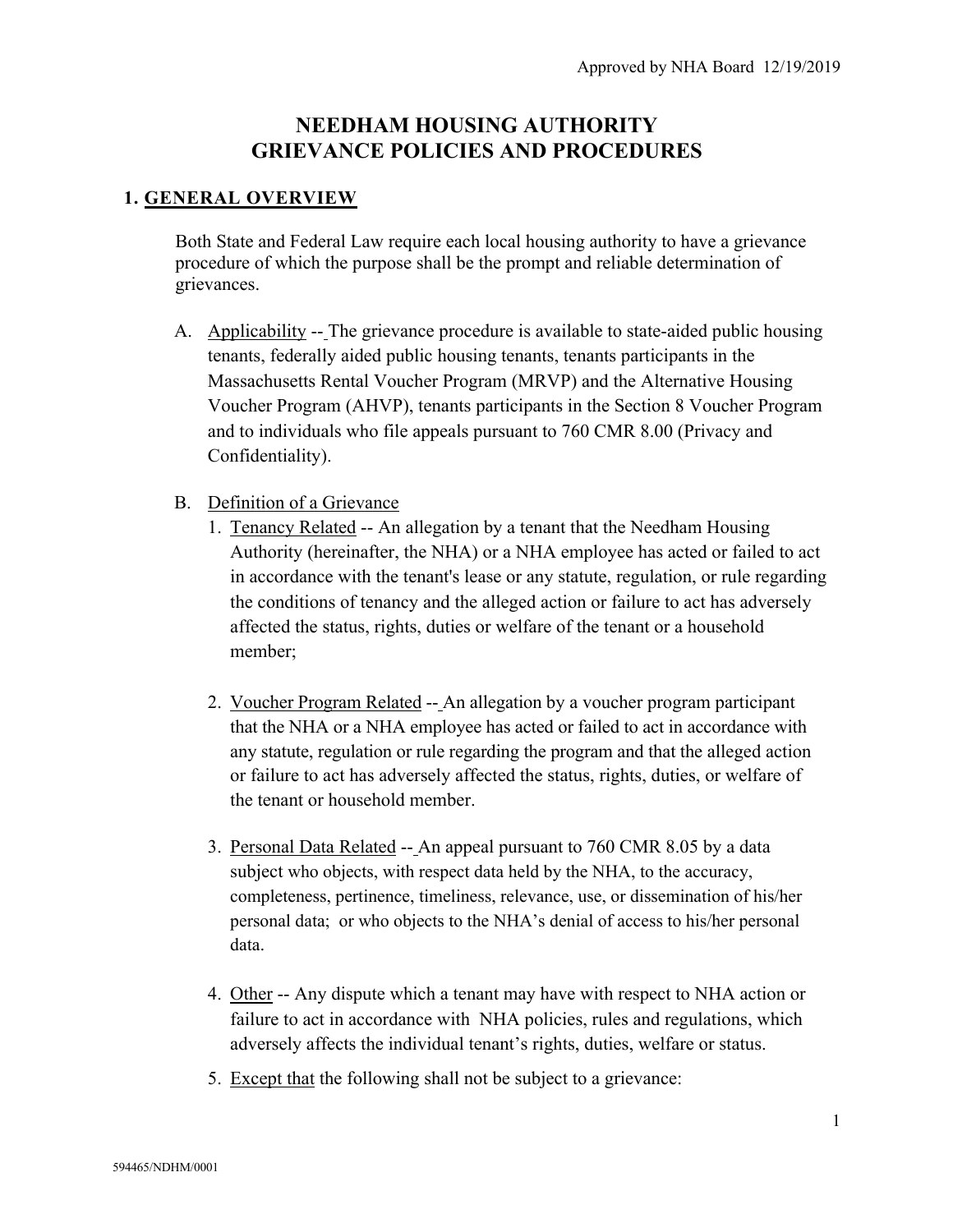- i. The meaning of a statute, regulation, or rule.
- ii. A dispute between a tenant and another tenant or household member, in which the LHA is not involved.
- iii. Any grievance filed by a tenant on behalf of another tenant or any household member of another tenant.

# **2. INITIATION OF A GRIEVANCE**

- A. Lease Termination -- A grievance regarding whether good cause exists for terminating a lease shall be initiated by a tenant in writing, and shall be mailed (postmarked) or delivered to the NHA at its main office within seven (7) days after notice of lease termination has been given to the tenant by the NHA.
- B. Voucher Termination -- A grievance regarding whether good cause exists for terminating participation in the MRVP or AHVP, or Section 8 Voucher program shall be initiated by the participant in writing, and shall be mailed (postmarked) or delivered to the NHA at its main office within seven (7) days after notice of program termination has been given to the tenant by the NHA.
- C. Other Matter -- A grievance regarding some other matter shall be initiated by a grievant in writing, and shall be mailed (postmarked) or delivered to the NHA at its main office within no more than fourteen (14) days after the date on which the grievant first became aware or should have become aware of the subject matter of the grievance, provided that the NHA shall have discretion to permit a grievance to be initiated late.
- D. Additional Time -- The NHA shall permit additional time for initiation of a grievance if the NHA shall find that there was good reason for late initiation of the grievance and that the late initiation would not cause prejudice to the NHA.
- E. Grievance Hearing Request Form When initiating a grievance, the grievant shall fill out, sign and submit the NHA Grievance Request Form, specifying:
	- 1. The reason for the grievance, and
	- 2. The action or relief sought.

## **3. GRIEVANCES REGARDING REDETERMINED RENT**

A. In the event that a tenant files a grievance as to the amount of a re-determined rent within fourteen (14) days of the NHA's notice of the re-determined rent, during the informal settlement conference process the tenant shall continue to pay the existing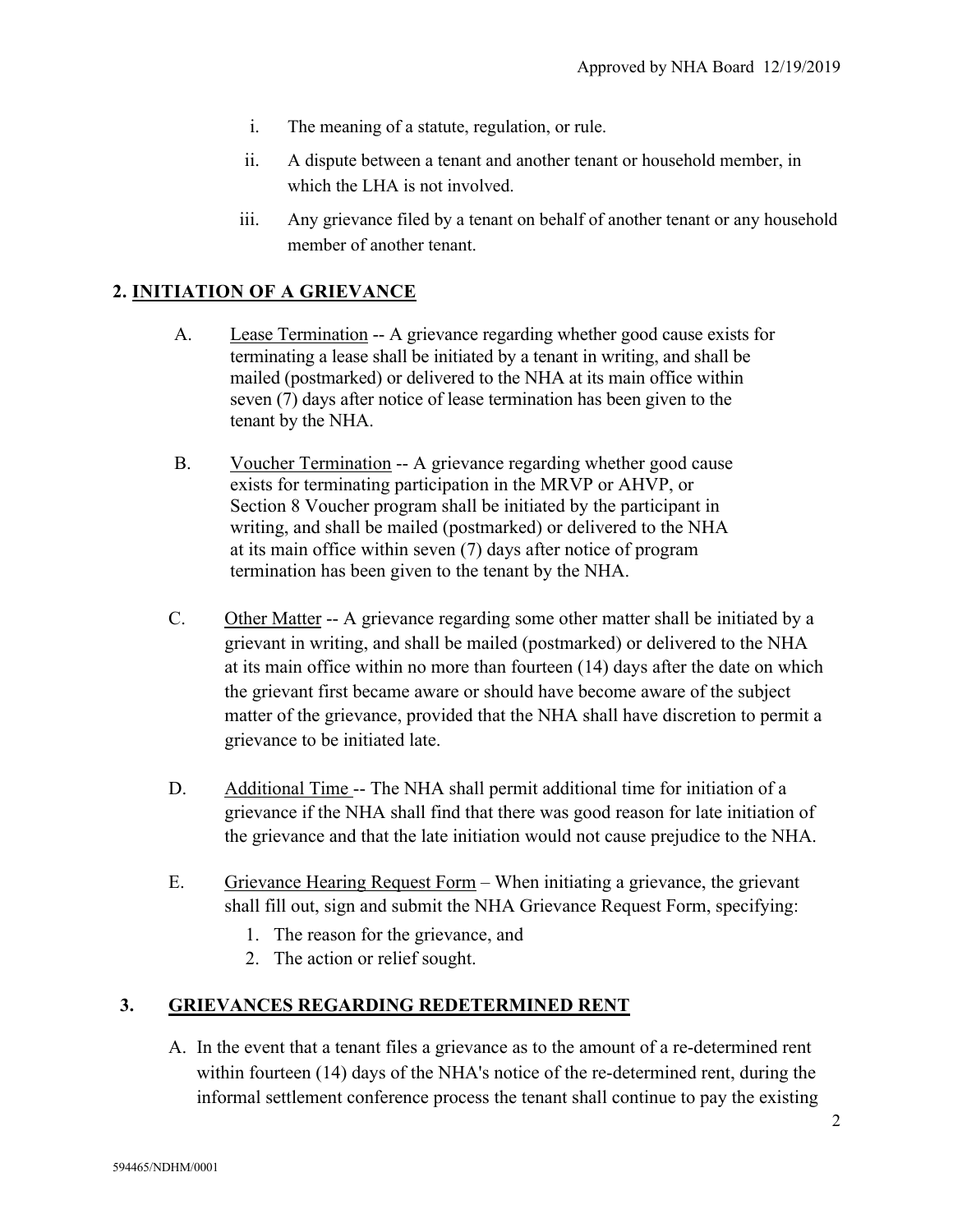rent then in effect (unless the re-determined rent is lower) until final disposition of the grievance.

B. Upon final disposition of the grievance, the tenant shall pay any additional amounts determined to have been due but not paid since the effective date set out in the notice of re-determined rent or the NHA shall credit the tenant with any amounts paid but determined not to have been due.

## **4. INFORMAL SETTELEMENT CONFERENCE**

- A. Promptly, following the initiation of a grievance, unless otherwise provided, the NHA's Executive Director or his or her designee shall give the grievant the opportunity to discuss the grievance informally.
- B. Attempts shall be made to settle the grievance informally without the necessity of a grievance hearing. The NHA shall give reasonable advance notice to the grievant and his or her representative (if any) of a time and place for an informal settlement conference, unless such a conference shall have taken place when the grievance was delivered to the NHA.
- C. At the informal settlement conference, the NHA and the grievant may be represented by a lawyer or by a non-lawyer. At the discretion of NHA, the grievant may bring an authorized service animal.
- D. Following the informal settlement conference, a summary of such discussion shall be prepared within a reasonable time and one copy shall be given to the tenant and one retained in the NHA's tenant file. The summary shall specify the names of the participants, dates of meeting, the nature of the proposed disposition of the complaint and the specific reasons therefor, and shall specify the procedures by which a formal grievance hearing may be obtained if the tenant is not satisfied.
- E. If the grievance is resolved at the informal settlement conference, the NHA and grievant shall acknowledge the terms of the resolution in writing, and no formal grievance hearing shall be held.
- F. If a grievance is not resolved at the informal conference, a grievance hearing shall be held if the grievant submits a written request for such hearing to the NHA at its main office within fifteen (15) calendar days after receipt of the summary of discussion pursuant to this policy. They shall have the opportunity to submit an amended Grievance Hearing Form.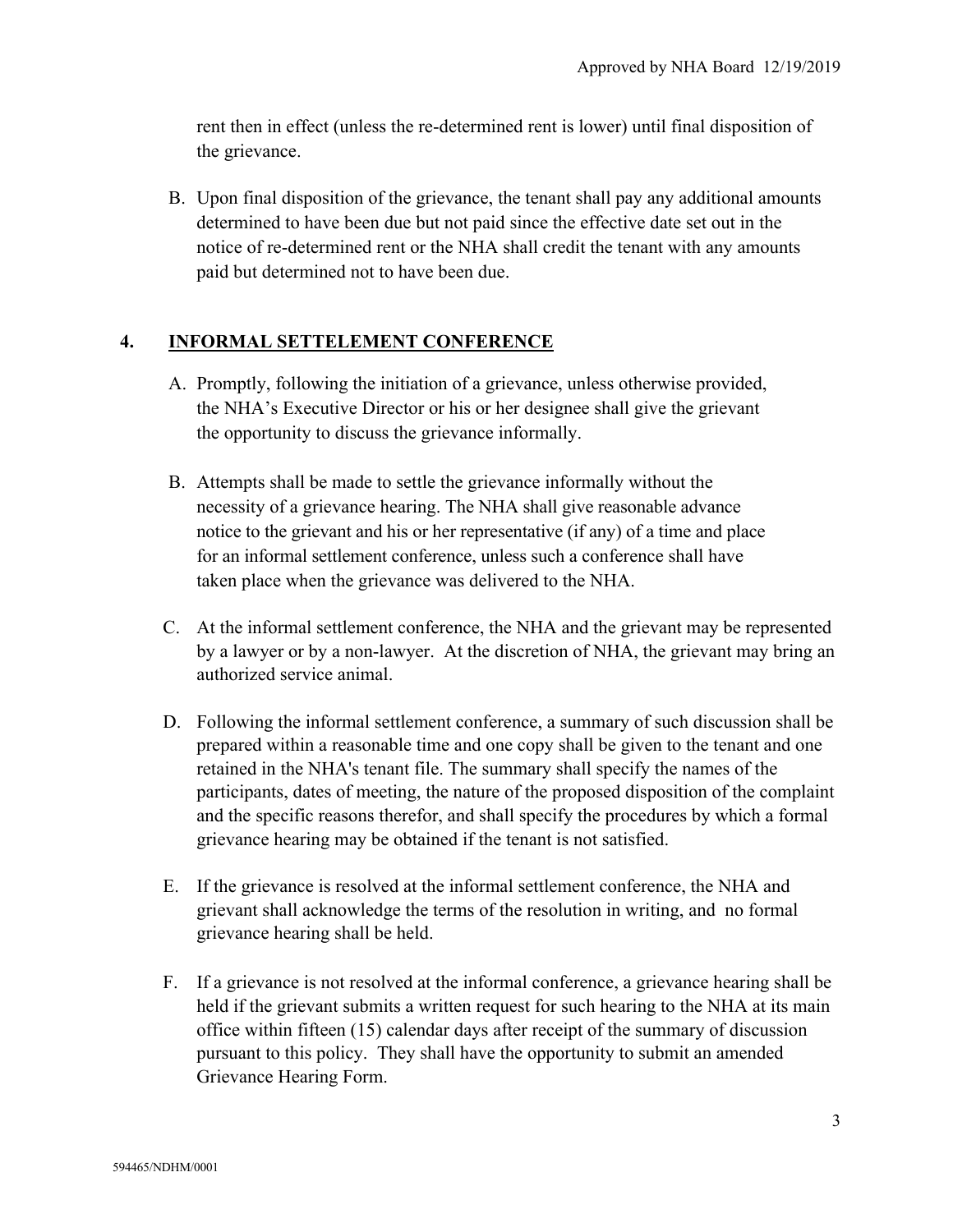G. Failure to schedule or attend an informal settlement conference shall not affect a grievant's right to a formal grievance hearing.

## **5. RIGHT TO A FORMAL HEARING AND HEARING EXCLUSIONS**

- A. Hearing Officer -- The NHA's impartial hearing officer, shall be a person other than the person who made or approved the action under review or a subordinate of such person. He/she shall conduct hearings on grievances filed by a public housing tenant, household member or program voucher participant. The hearing officer shall be appointed by the Board of Commissioners. Tenant organizations will be contacted for comment and recommendations regarding appointments, and these comments will be considered by the NHA.
- B. Formal Grievance Hearing must be Properly Requested -- If the grievant does not properly request a hearing as set forth herein, then the NHA's prior disposition of the grievance shall become final; provided, that failure to request a hearing shall not constitute a waiver by the grievant of his/her right thereafter to contest the NHA's action in disposing of the complaint in an appropriate judicial proceeding.
- C. Disputed Rent to be Placed in Escrow -- Before a hearing is scheduled involving a dispute in the amount of rent which the NHA claims is due, the grievant must establish an escrow account for the amount in dispute and provide proof of the existence of the account. All payments due prior to the month in which the alleged act or failure to act took place must be paid in full. The grievant shall, thereafter, deposit the monthly rent due in the escrow account each month until the grievance is resolved by a decision of the hearing officer. The NHA may require proof that such deposits are being made.

These requirements must be waived when a tenant is eligible for: (1) the financial hardship exemption from minimum rent requirements as provided by 24 C.F.R. §5.630; and (2) welfare benefits reduction in calculation of family income as provided by 24 C.F.R. §5.615.

Unless this requirement is waived by the NHA, the failure to make such payments shall result in a termination of the grievant's right to grieve under this procedure; provided, however, that failure to make the above-designated payment shall not constitute a waiver of any right the grievant may have to contest the NHA's disposition of the grievance in an appropriate judicial proceeding.

D. Issues which are **NOT** grievable under this Policy -- No grievance hearing shall be requested or held regarding whether good cause exists for terminating a lease under any of the circumstances specified in M.G.L. c. 121B, § 32, including the following circumstances :

1.In the event of non-payment of rent; or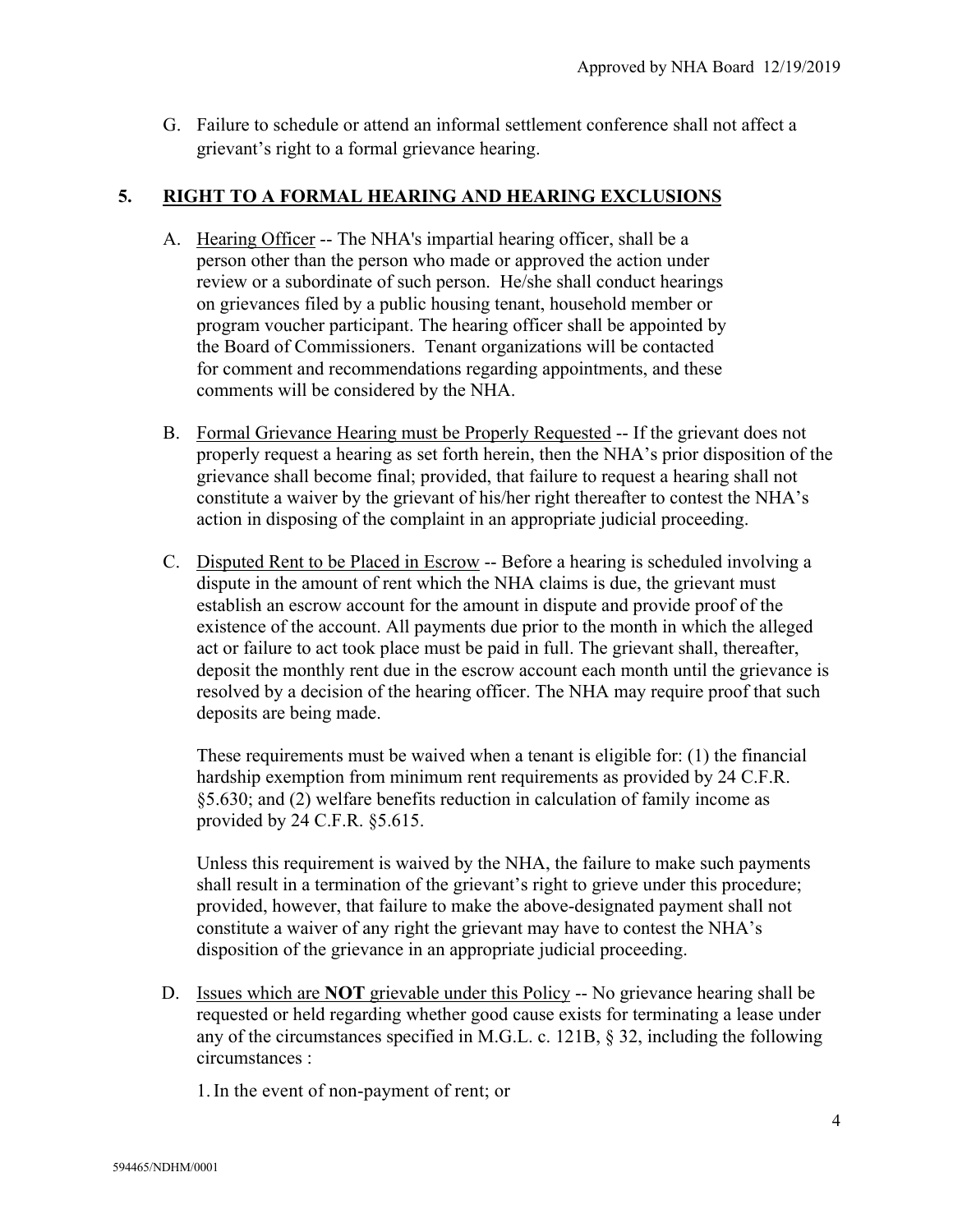- 2.In the event the NHA has reason to believe that a tenant or household member :
	- a. Has unlawfully caused serious physical harm to another tenant or employee of the NHA or any other person lawfully on the NHA's property,
	- b. Has unlawfully threatened to cause serious physical harm to any member of a tenant household or an NHA employee, or any person lawfully on the NHA's property,
	- c. Has unlawfully destroyed, vandalized or stolen property of any member of a tenant household or of the NHA or of any person lawfully on the NHA's property, if such conduct creates or maintains a serious threat to the health or safety of any such person,
	- d. Has unlawfully possessed, carried or kept a weapon on or adjacent to the NHA's property in violation of MGL c.269 §10,
	- e. Has unlawfully possessed or used an explosive or incendiary device on or adjacent to the NHA's property or has otherwise violated MGL c.266 §§101, 102, 102A or 102B,
	- f. Has unlawfully possessed, sold or possessed with intent to distribute a class A, B, or C controlled substance, as defined in MGL, c.94C §31, on or adjacent to the NHA's property.
	- g. Has engaged in other criminal conduct which has seriously threatened or

endangered the health or safety of any member of a tenant household, a NHA employee, or any person lawfully on the NHA's property,

- h. Has engaged in behavior which would be cause for voiding the lease pursuant to the provisions of M.G.L. c. 139, § 19, or
- i. In the event that the NHA has reason to believe that a guest of a tenant or a guest of a household member had engaged in any of the behavior listed in the subparagraphs above (a) through (h) if that the tenant knew or should have known that there was a reasonable possibility that the guest would engage in misconduct.

## **6. HEARING DATE AND NOTICE OF HEARING**

A. Scheduling -- The NHA shall schedule a formal grievance hearing to determine whether good cause exists for terminating a lease within fourteen (14) days or as soon as reasonably practical after the date on which the NHA receives the grievance. A hearing of a grievance regarding any other issue, shall be scheduled as soon as reasonably convenient following receipt of the grievance.

1. As such, the NHA shall set a date for the hearing no more than thirty (30) days from the date of the request for a hearing (or as soon as practicable thereafter) and at least fifteen (15) days prior to the date of termination.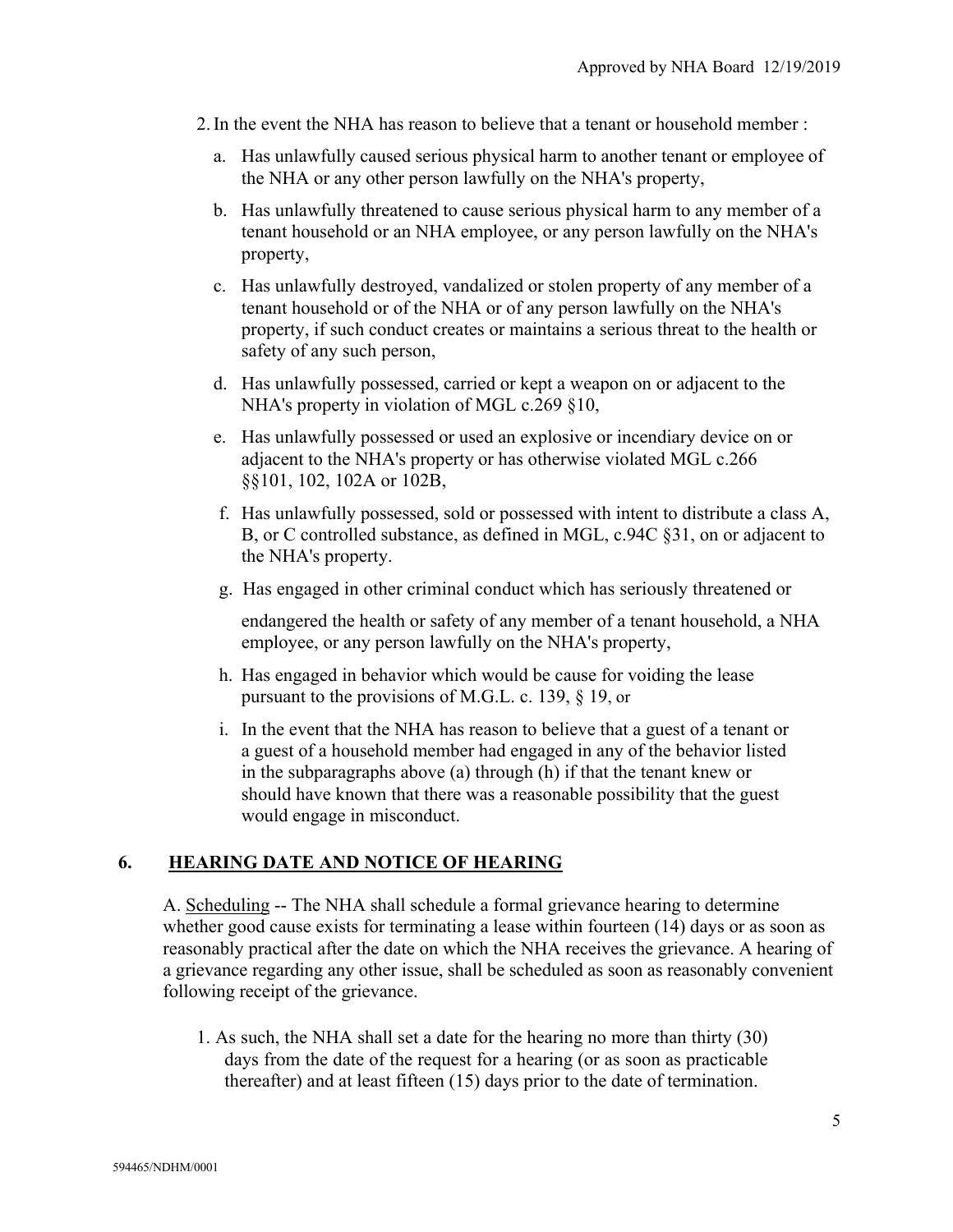- 2. The NHA shall give the grievant and his or her representative (if any) reasonable advance written notice of the date, time and place at least seven (7) days before the hearing.
- B. Treatment of Additional Reasons for Termination -- At the formal hearing, any additional reason(s) for termination of the lease, which arose subsequent to the date of the notice of termination, shall be considered:
	- 1. So long as the NHA has given written notice to the grievant as to the additional reason(s) not less than three (3) days before the hearing, or
	- 2. If the additional reason(s) for termination shall have arisen within such three (3) day period, a subsequent session of the hearing may be scheduled on not less than three days' notice to consider such reason(s).
- C. Suspension of Eviction Proceedings pending the Hearing -- In lease terminations, if the grievant is entitled to request a grievance hearing and has made a timely request, the NHA shall not file a summary process Summons and Complaint seeking an eviction pending the hearing and a Decision or other resolution in the NHA's favor.
- D. Rescheduling of Hearing -- The NHA or the hearing officer may reschedule a hearing by agreement or upon a showing by the grievant or by the NHA that rescheduling is reasonably necessary.
- E. Failure to Appear at the Hearing -- If the grievant or the NHA fails to appear at a scheduled hearing, the hearing officer may make a determination to postpone the hearing for a period not to exceed five (5) work days or may make a determination that the party has waived his/her right to a hearing. Both the grievant and the NHA shall be notified of the determination by the hearing officer; provided however, that a determination that the grievant has waived his/her right to a hearing shall not constitute a waiver of any right the grievant may have to contest the NHA's disposition of the grievance in an appropriate judicial proceeding.

## **7. PRE-HEARING EXAMINATION OF RELEVANT DOCUMENTS**

- A. Prior to a grievance hearing, the NHA shall give the grievant or his or her Representative a reasonable opportunity to examine NHA documents, including records and regulations, that are directly relevant to the grievance.
- B. Following a timely request, the NHA shall provide copies of such documents to the grievant and, for good cause (including financial hardship), may waive the charge for the copies.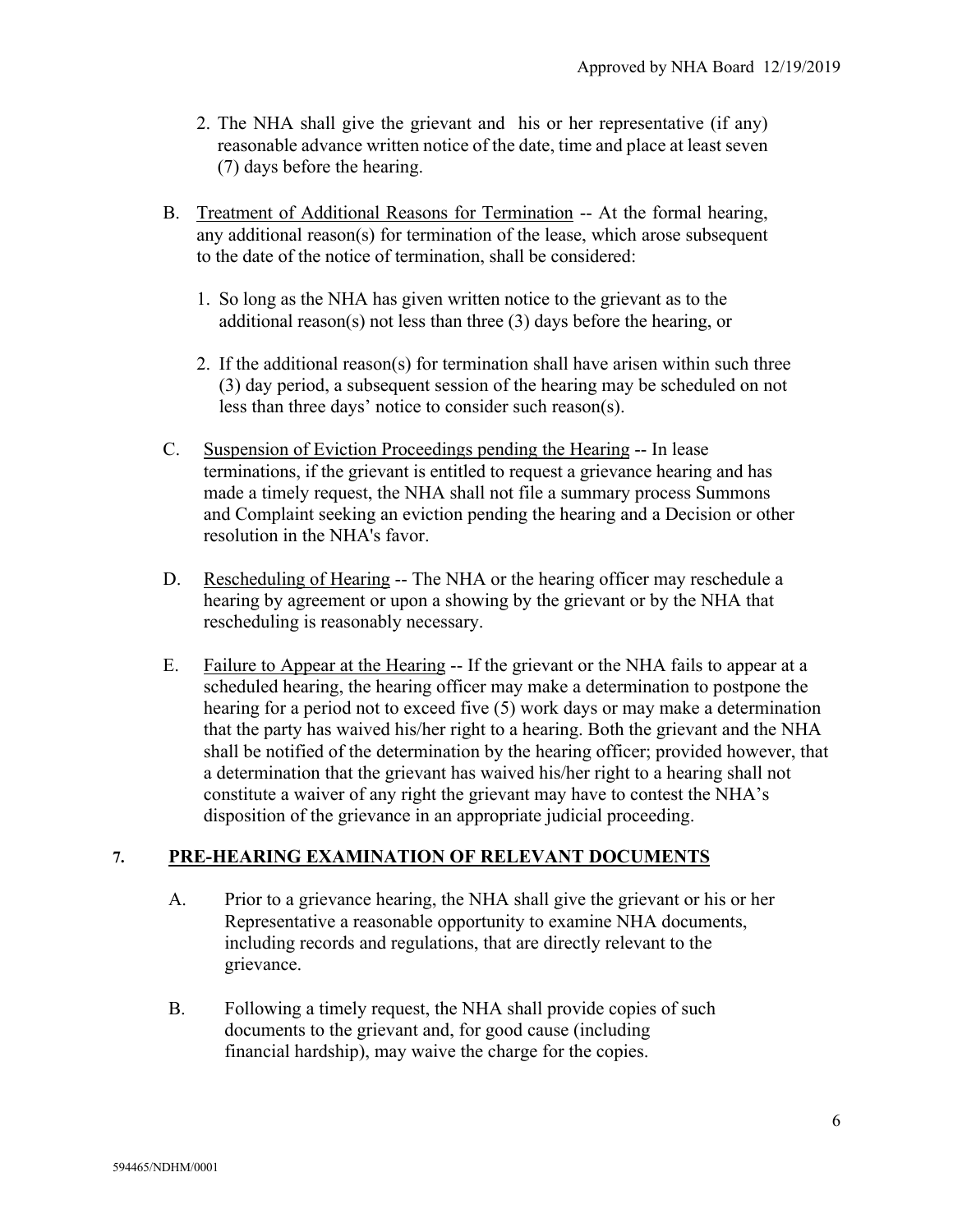C. If the NHA does not make the document available for examination upon request by the complainant, the NHA may not rely on such document at the grievance hearing. If the NHA does not make such documents available for examination upon request by the tenant and the hearing is regarding termination of tenancy or eviction, the NHA may not proceed with the eviction.

#### **8. PERSONS ENTITLED TO BE PRESENT**

- A. The grievance hearing shall be private unless the grievant requests in writing that it be open to the public.
- B. If the grievant requests an open hearing, the hearing shall be open to the public unless the hearing officer otherwise orders.
- C. The NHA and the grievant shall be entitled to specify a reasonable number of persons who may be present at a private hearing. At the discretion of the hearing officer, the grievant may bring an authorized service animal.
- D. A challenge to the presence of any such person shall be decided by the hearing officer.
- E. At the hearing, the NHA and the grievant may be represented by a lawyer or by a non-lawyer.
- F. The NHA shall provide reasonable accommodation for persons with disabilities to participate in the hearing. Reasonable Accommodation may include qualified sign language interpreters, readers, accessible locations, or attendants. If the grievant is visually impaired, any notice to the grievant which is required under this procedure must be in accessible format.
- G. Each person present at the hearing shall conduct himself in an orderly manner or he or she may be excluded by the hearing officer.
- H. If the grievant misbehaves at the hearing, the hearing officer may take other appropriate measures to deal with the misbehavior, including dismissing the grievance.

## **9. PROCEDURE AT GRIEVANCE HEARINGS**

A. The hearing officer shall conduct the grievance hearing in a fair manner without undue delay: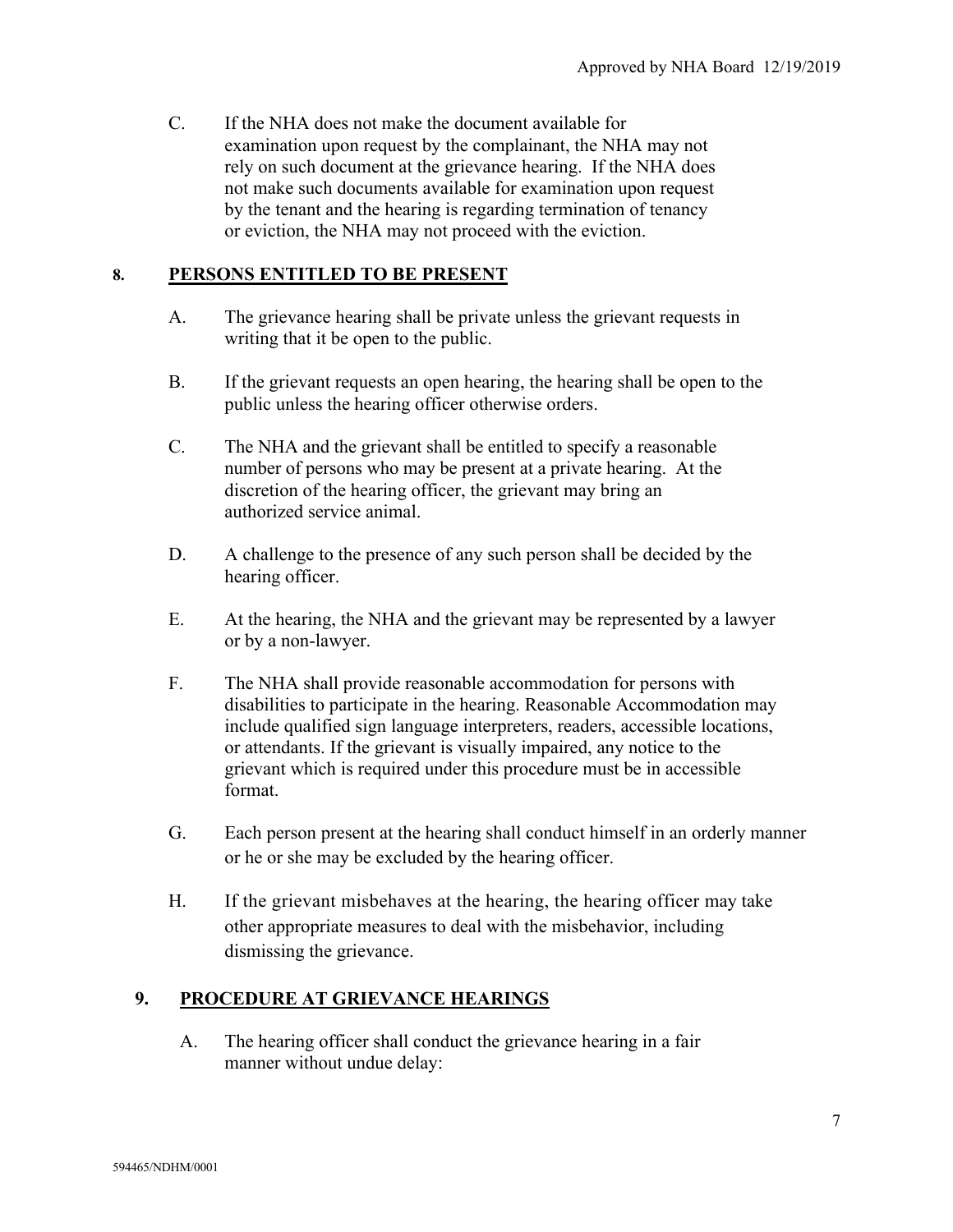- 1. The hearing officer shall initially take appropriate steps to define the issues.
- 2. Thereafter relevant information, including testimony of witnesses and written material, shall be received regarding such issues.
- 3. Both the grievant and the NHA shall be entitled to question each other's witnesses.
- B. Procedures at the hearing shall be informal, and formal rules of evidence shall not apply.
- C. The hearing shall be tape-recorded by the NHA and may be tape-recorded by the grievant.
- D. The grievant or the NHA may arrange, in advance and at the expense of the party making the arrangement, for a transcript of the hearing. Any interested party may purchase a copy of the transcript.
- E. The hearing officer may question witnesses and may take notice of matters of common knowledge and applicable laws, regulations, and NHA rules and policies.
- F. The hearing officer may request the NHA or grievant to produce additional information which is relevant to the issues or which is necessary for a decision to be made provided that the other party is provided an opportunity to respond to such additional information.
- G. The tapes of the hearing shall be maintained by the NHA until any applicable appeals have been decided. During that time, grievant or his or her representative may listen to the tapes at the NHA's offices.

#### **10. WRITTEN DECISION BY THE HEARING OFFICER**

- A. Within fourteen (14) days following the hearing or as soon thereafter as reasonably possible, the hearing officer shall provide the NHA with a written decision on the grievance, describing the factual situation and ordering whatever relief, if any, that shall be appropriate under the circumstances and under applicable laws, regulations, rules and/or policies.
- B. The hearing officer may render a decision without proceeding with a hearing if it is determined that the issue has been previously decided in another proceeding.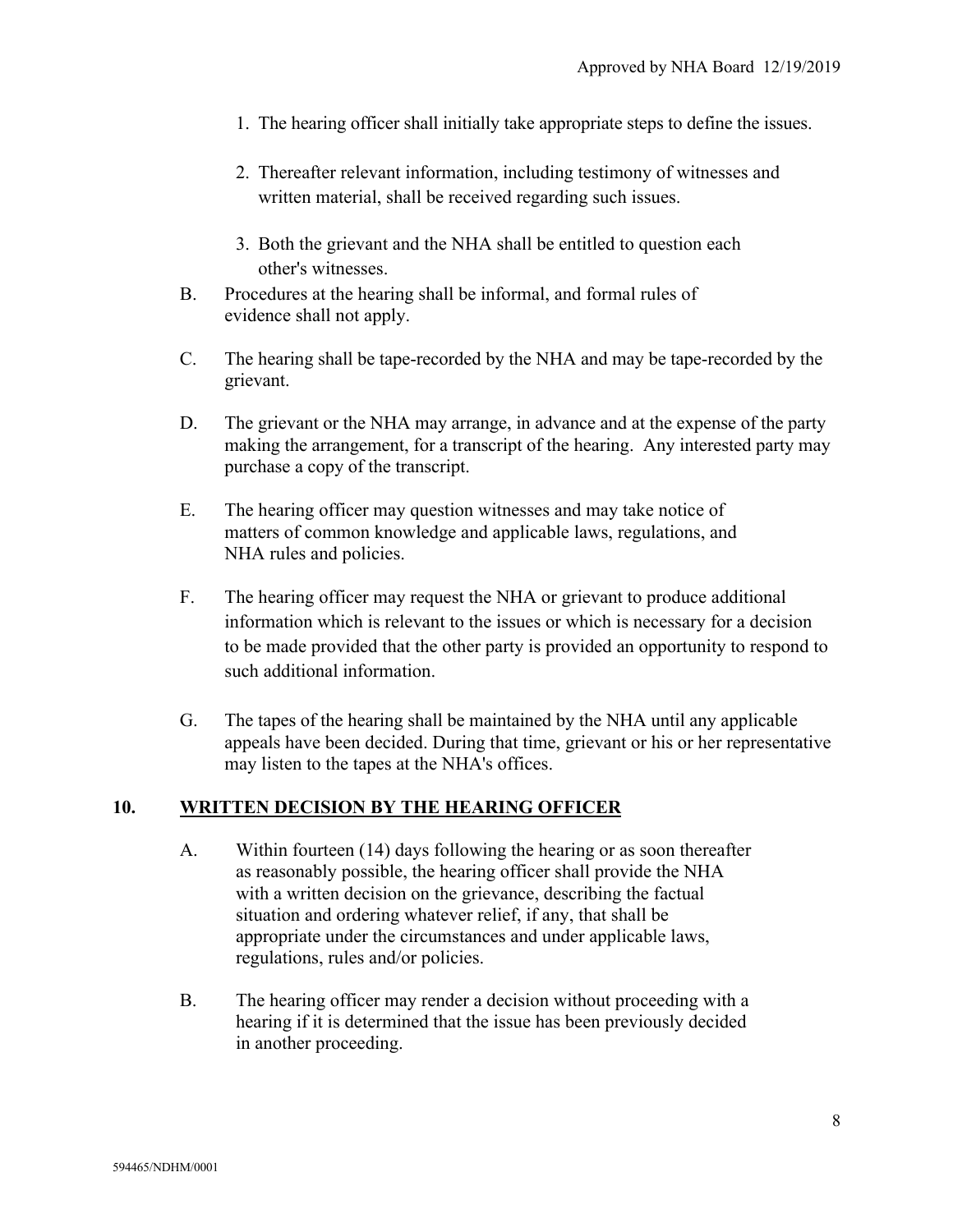- C. The decision shall be based on the evidence at the grievance hearing and such additional information as may have been provided to the hearing officer at his or her request.
- D. The NHA shall forthwith mail or otherwise deliver a copy of the decision to the grievant and his or her representative (if any).
- E. A copy of the decision (with names and personally identifiable information deleted) shall thereafter be maintained at the NHA and shall be open to public inspection.

## **11. REVIEW BY THE NHA's BOARD**

- A. Availability of NHA Board Review Either the grievant may appeal the hearing officer's decision to the NHA Board. However NHA Board review of a decision of the hearing officer is NOT available for grievances:
	- 1. Involving the termination of a lease.
	- 2. Filed by participants in the Section 8 voucher program
- B. In other cases, in the event that the grievant or the NHA believes that:
	- 1. The decision of the hearing officer is not supported by the facts;
	- 2. The decision does not correctly apply the terms of the lease or applicable laws, regulations, rules and/or policies; or
	- 3. The subject matter is not grievable,

within fourteen (14) days mailing or other delivery of the decision, the grievant or the NHA may request a review of the decision by the NHA's Board.

- C. The Board shall promptly decide whether to uphold, set aside or modify the decision after permitting the NHA and grievant to make oral presentations and/or submit documentation.
- D. The Board may also permit the hearing officer to make a presentation.
- E. The decision of the Board shall be in writing and shall explain its reasoning.
- F. If a written decision is not rendered within forty-five (45) days from the date a review is requested, the decision of the Board when